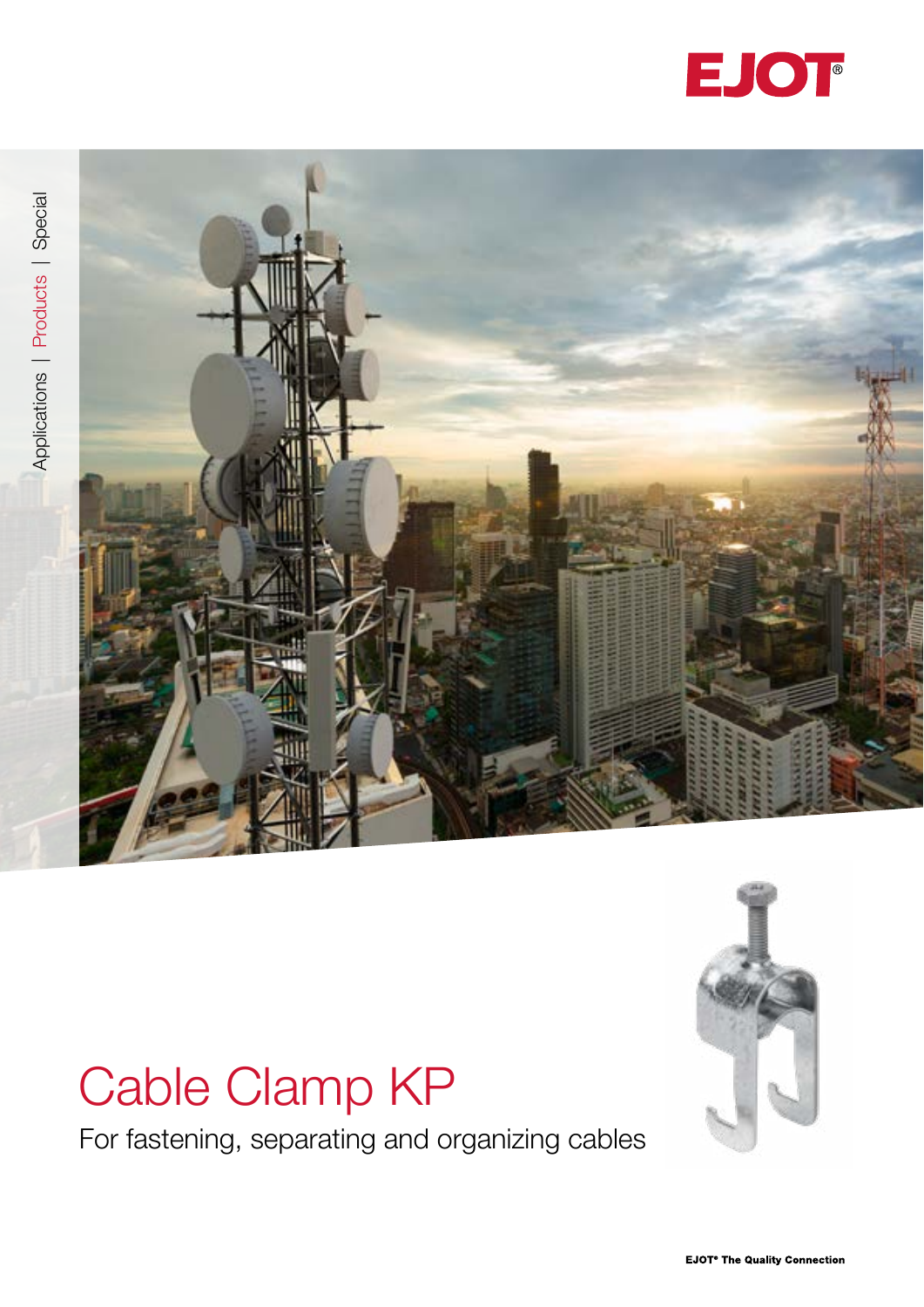## Cable Clamp KP

For fastening, separating and organizing cables

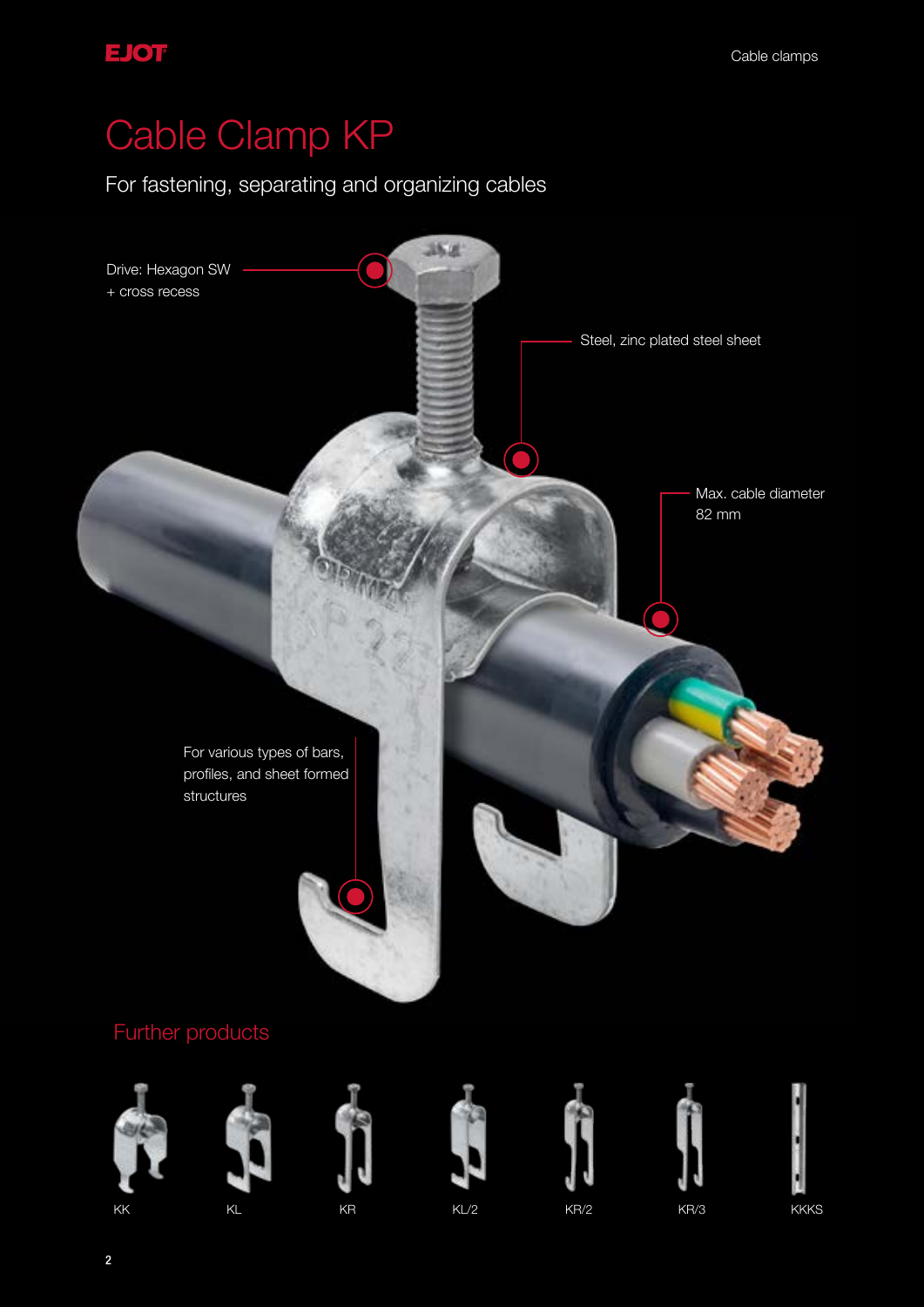

### Cable Clamp KP



#### Applications

- > For clamping cables, tubes and other elongated elements quickly and neatly
- > Can be attached in various types of bars, profiles, and sheet formed structures
- > For cable supply in indoor buildings
- > For outdoor applications on telecommunication masts
- > Cable supply for machine areas

#### Properties

- > Steel, zinc plated steel sheet
- > Fire resistance 90 min, see Test report no. PB 3.2/19-244-1





| <b>Order description</b> | A  | $F_{\text{max}}$ | C   | <b>SW</b> | max. cable<br>diameter [mm] | <b>Box</b> | <b>Article number</b> |
|--------------------------|----|------------------|-----|-----------|-----------------------------|------------|-----------------------|
| <b>KP 12</b>             | 14 | 18               | 48  | 10        | 12                          | 200        | 9640013212            |
| <b>KP 14</b>             | 15 | 19               | 48  | 10        | 14                          | 200        | 9640013214            |
| <b>KP18</b>              | 19 | 23               | 51  | 10        | 18                          | 200        | 9640013218            |
| <b>KP 22</b>             | 23 | 27               | 55  | 10        | 22                          | 200        | 9640013222            |
| <b>KP 26</b>             | 27 | 31               | 58  | 10        | 26                          | 200        | 9640013226            |
| KP 30                    | 31 | 35               | 65  | 10        | 30                          | 200        | 9640013230            |
| <b>KP34</b>              | 35 | 39               | 68  | 10        | 34                          | 200        | 9640013234            |
| <b>KP40</b>              | 41 | 45               | 75  | 10        | 40                          | 150        | 9640013240            |
| KP 46                    | 47 | 51               | 81  | 13        | 46                          | 100        | 9640013246            |
| KP 52                    | 53 | 57               | 90  | 13        | 52                          | 100        | 9640013252            |
| KP 60                    | 62 | 66               | 97  | 13        | 60                          | 100        | 9640013260            |
| <b>KP82</b>              | 83 | 87               | 128 | 13        | 82                          | 25         | 9640013289            |

#### Technical data



3